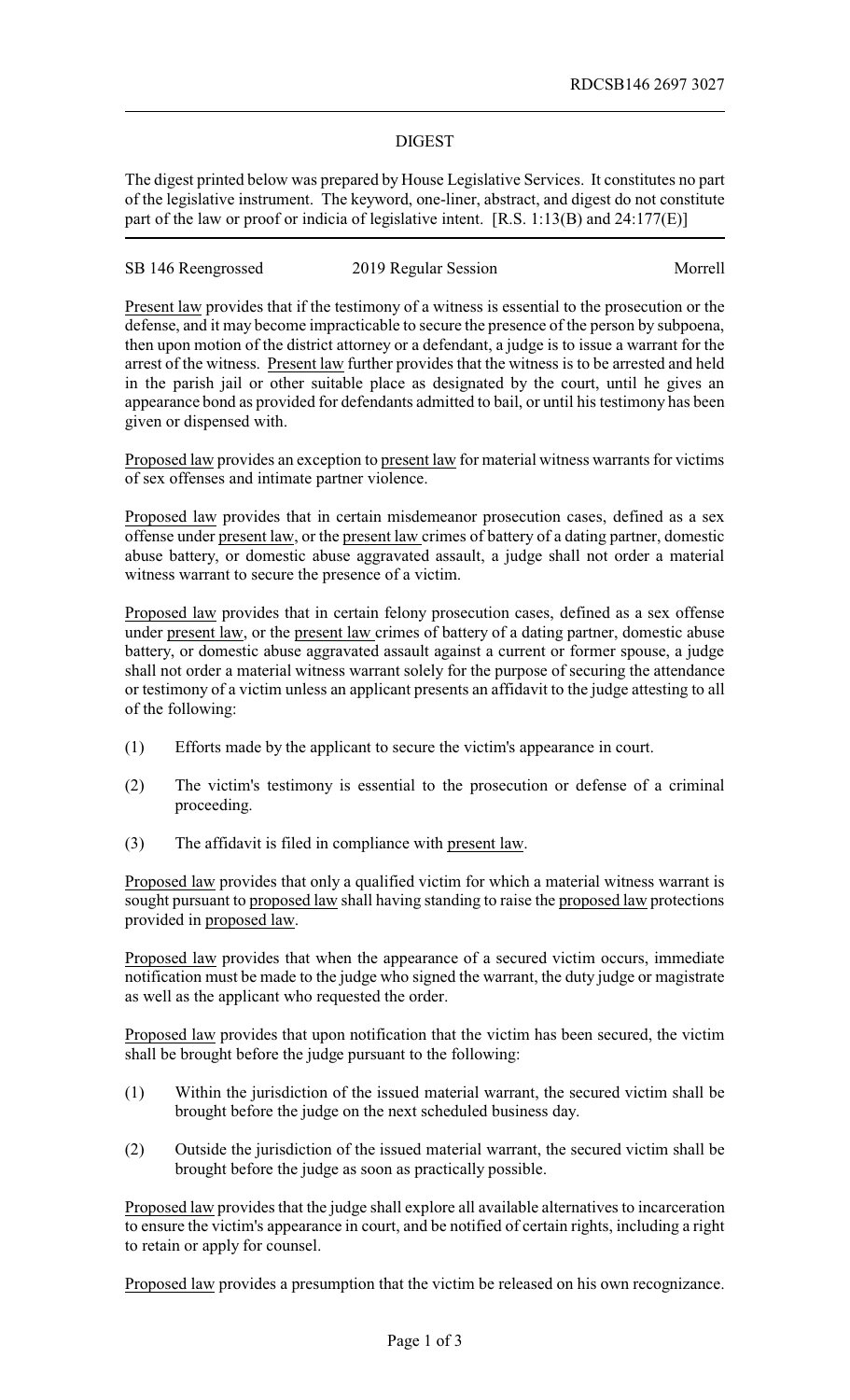Proposed law provides certain conditions of release for such secured victim such as bond supervision, GPS monitoring, treatment facilities, shelters, lodging, or services offered by community partners or victim witness assistance coordinators.

Proposed law provides that the judge may order that the secured victim be placed in protective custody as an alternative to incarceration. If possible, a victim shall not be incarcerated in the same institution as the defendant.

Proposed law provides for a reporting system of information regarding material witness warrant data.

Effective upon signature of governor or lapse of time for gubernatorial action.

(Amends R.S. 15:257; Adds R.S. 15:257.1 and 625)

Summary of Amendments Adopted by Senate

Committee Amendments Proposed by Senate Committee on Judiciary C to the original bill

1. Makes proposed law applicable to both the prosecution and the defense instead of only applicable to the prosecution.

Summary of Amendments Adopted by Senate

Senate Floor Amendments to engrossed bill

- 1. Deletes the provision which prohibits the arrest and incarceration of victims of domestic violence and sexual assault who refuse to testify against their abusers.
- 2. Adds a provision to provide limitations of arrest and incarceration of victims of domestic violence and sexually oriented criminal offenses who refuse to testify against their abusers.
- 3. Makes technical corrections.

Summary of Amendments Adopted by House

The Committee Amendments Proposed by House Committee on Administration of Criminal Justice to the reengrossed bill:

- 1. Specify that a judge shall not order a material witness warrant solely to secure the attendance or testimony of a victim listed in the indictment or bill of information in a felony prosecution.
- 2. Specify that "dating partner" for purposes of proposed law has the same meaning as provided in the present law Protection from Dating Violence Act.
- 3. Change certain references in proposed law from "witness" to "victim".
- 4. Provide that only a qualified victim for which a material witness warrant is being sought pursuant to proposed law shall have standing to raise the protections provided in proposed law.
- 5. Provide that a victim who is indigent shall be authorized to apply for counsel for a bond hearing, instead of a providing the victim with a right to appointed counsel.
- 6. Change references in proposed law from "criminal justice agency" to "district attorney or other prosecution agency".